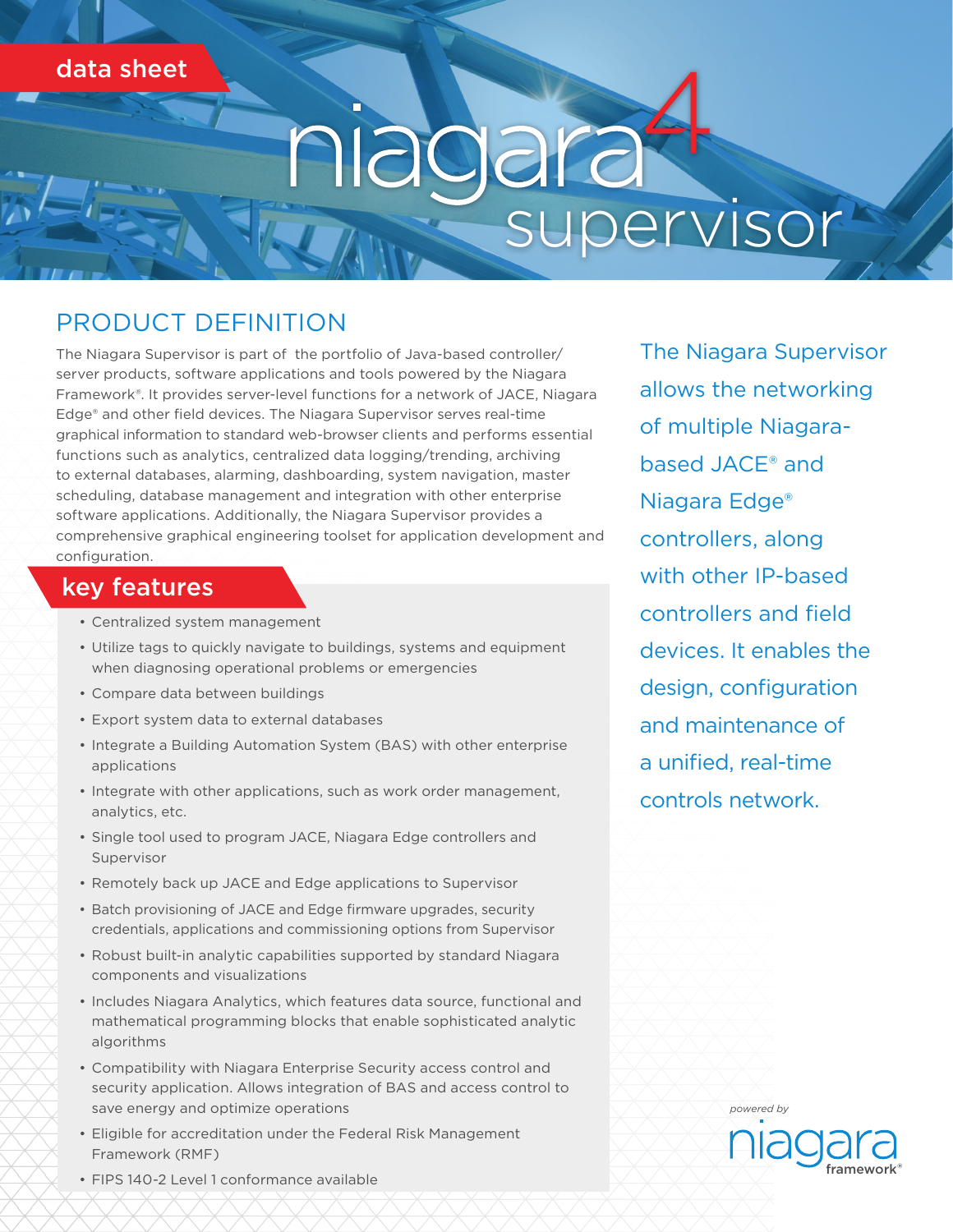#### SPECIFICATIONS

Features a HTML5 and Java-enabled user interface (UI), and includes a JavaScript data interface library (BajaScript)

Supports an unlimited number of users over the internet/intranet with a standard web browser (depending on the host PC resources)

Optional enterprise-level data archival using SQL, MySQL or Oracle databases, and HTTP/HTML/ XML, CSV or text formats

"Audit Trail" of database changes, database storage and backup, global time functions, calendar, central scheduling, control and energy management routines

Sophisticated alarm processing and routing, including email alarm acknowledging

Access to alarms, logs, graphics, schedules and configuration data with a standard web browser

Niagara follows industry best practices for cyber security, with support for features such as strong, hashed passwords, TLS for secure communications and certificate management tools for authentication. A built-in Security Dashboard provides a comprehensive and actionable view of the security posture of your Niagara deployment

HTML-based help system that includes comprehensive online system documentation

Supports multiple Niagara-based stations connected to a local Ethernet network or the internet

Provides online/offline use of the Niagara Framework® Workbench graphical configuration tool and a comprehensive Java Object Library

Optional direct Ethernet-based driver support for most Open IP field bus protocols (see supported drivers document)

#### SOFTWARE & DRIVERS

Every Niagara Supervisor comes with a Niagara 4 software license, along with multiple open-protocol IP drivers that are compatible with standard control networks. If required, other drivers can be purchase separately. For an up-to-date list of supported drivers, visit the resource library on tridium.com.

### SOFTWARE MAINTENANCE

Purchase of a software maintenance agreement (SMA) is required with initial Niagara Supervisor licensing. The initial SMA is for 18 months, with extended agreements of 3 years and 5 years available for discounted rates.

If a Software Maintenance Agreement is not in effect for any period, the price of maintenance for the next period for which it is purchased will be priced at a cost equal to the maintenance fee for the period(s) for which maintenance was not purchased, up to a maximum of 5 years, plus the maintenance fee for the next year.

> For an up-to-date list of supported drivers, visit tridium.com.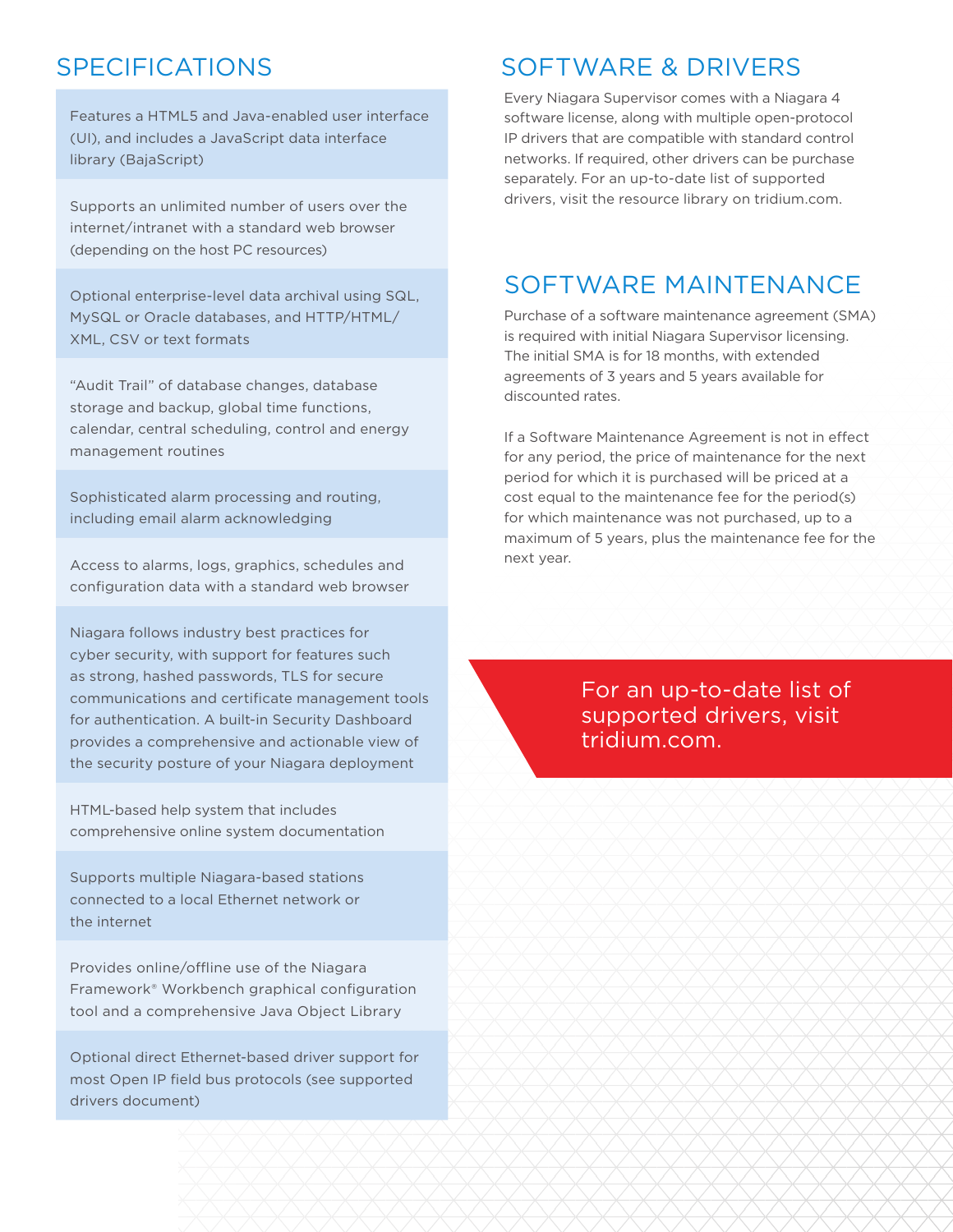#### ORDERING INFORMATION

| <b>Part number</b>        | <b>Description</b>                                                                                                               |
|---------------------------|----------------------------------------------------------------------------------------------------------------------------------|
| SUP-0                     | No Niagara network - Devices only. 18mo SMA required                                                                             |
| <b>SUP-O-SMA-INIT</b>     | 18mo initial SMA required (3YR or 5YR can be substituted)                                                                        |
| SUP-1                     | 1 Niagara network connection* (18mo SMA req)                                                                                     |
| <b>SUP-1-SMA-INIT</b>     | 18mo initial SMA required (3YR or 5YR can be substituted)                                                                        |
| SUP-2                     | 2 Niagara network connections* (18mo SMA req)                                                                                    |
| SUP-2-SMA-INIT            | 18mo initial SMA required (3YR or 5YR can be substituted)                                                                        |
| $SUP-3$                   | 3 Niagara network connections* (18mo SMA req)                                                                                    |
| SUP-3-SMA-INIT            | 18mo initial SMA required (3YR or 5YR can be substituted)                                                                        |
| <b>SUP-10</b>             | 10 Niagara network connections* (18mo SMA req)                                                                                   |
| SUP-10-SMA-INIT           | 18mo initial SMA required (3YR or 5YR can be substituted)                                                                        |
| <b>SUP-100</b>            | 100 Niagara network connections* (18mo SMA req)                                                                                  |
| SUP-100-SMA-INIT          | 18mo initial SMA required (3YR or 5YR can be substituted)                                                                        |
| <b>SUP-UNL</b>            | Unlimited Niagara network connections* (18mo SMA req)                                                                            |
| <b>SUP-UNL-SMA-INIT</b>   | 18mo initial SMA required (3YR or 5YR can be substituted)                                                                        |
| SUP-UP-1                  | Adds 1 additional Niagara connection to Supervisor                                                                               |
| <b>SUP-STATION-5UP</b>    | Allows running multiple stations with 1 Niagara license<br>Each instance of the part purchased increases the limit by 5 stations |
| <b>SUP-UP-100</b>         | Upgrades small Supervisor to 100 Niagara connections                                                                             |
| <b>SUP-UP-UNL</b>         | Upgrades Supervisor 100 to unlimited Niagara connections                                                                         |
| <b>SUP-DEVICE-10</b>      | 10 device upgrade (standard drivers included)                                                                                    |
| <b>SUP-DEVICE-25</b>      | 25 device upgrade (standard drivers included)                                                                                    |
| <b>SUP-DEVICE-50</b>      | 50 device upgrade (standard drivers included)                                                                                    |
| SUP-DEVICE-100            | 100 device upgrade (standard drivers included)                                                                                   |
| <b>SUP-DEVICE-200</b>     | 200 device upgrade (standard drivers included)                                                                                   |
| <b>SUP-DEVICE-500</b>     | 500 device upgrade (standard drivers included)                                                                                   |
| SUP-DEVICE-1000           | 1000 device upgrade (standard drivers included)                                                                                  |
| <b>SP-S-FIPS</b>          | Provides FIPS 140-2 Level 1 conformance for 4.6 and later                                                                        |
| <b>SUP-AX</b>             | Enables Supervisor to run Niagara AX (v3.8)                                                                                      |
| SUP-[0-UNL]-SMA-[1,3,5]YR | Supervisor [O-UNL] Maintenance - [1,3,5] YR extensions                                                                           |

\*Niagara Edge 10 or OEM devices 'powered by Niagara framework' with a 150 points or less based capacity license now count as a 1/10 of a standard Niagara Network connection